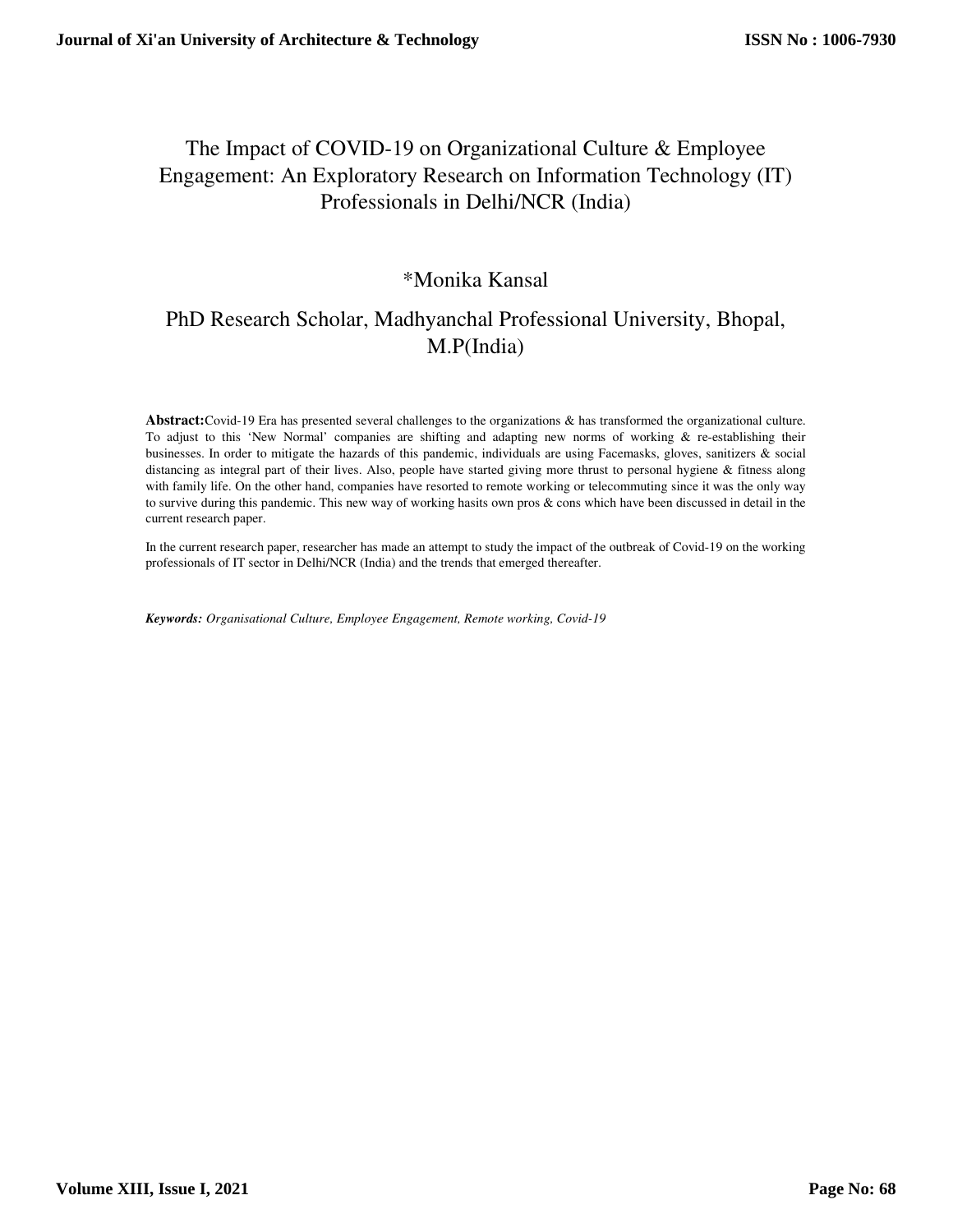## 1. **INTRODUCTION :**

### *1.1 Impact of Covid-19 on society & IT Industry -*

The coronavirus outbreak that started in China's Wuhan district late last year flings numerous unprecedented challenges. In just a few weeks, it was realized that this viral infection has impacted the entire world and was declared as a pandemic (Bavel, et al) on 11th March 2020 (Ducharme).

Though, Covid-19 crisis is biological and sociological, but it has postured numerous challenges for business. According to the ILO (International Labour Organization), it had stated that due to COVID-19 situation, it is expected that there might be around 25 million job losses and hence, brings forth human brittleness. Moreover, this unexpected situation which has arisen because of this pandemic has given rise to a lot of ambiguities  $\&$ inhibitions amongst individuals as well as corporates, pertaining to the basic question of existence. All organizations, whether MNC's or start-ups, were forced to device means and ways to adapt to this abrupt change in their working culture and style. Also, they have been abruptly mandated to look out for options that will help them to sustain themselves in such a life-threatening crisis.

Even the IT industry in India which has been contributing enormously to economic growth (GDP) (Sharma & Garg, 2017) is now witnessing a substantial slowdown in growth during this fiscal year. It has been clearly stated in Reports that even the top software exporters, like Infosys, TCS and HCL Technologies, will be adversely impacted because of lessened technology outlay from their clients in the US and Europe.

## *1.2 Challenges of handling Socio-behavioural change –*

COVID-19 pandemic struck the world and disrupted not only human routine, lifestyle, but also economies and the workplaces. As the virus began to spread, government imposed stern social distancing and lockdown restrictions to break this deadly chain of infection. As a result, not only the employee experience was completely disrupted but also brought about changes in the lives of people culturally, socially &behaviourally. The new norms besides social distancing are regular hand washing & sanitization, wearing masks and evading congested places like shopping malls, educational institutes, places of worship, etc. (Bavel, et al).

According to various researches, prior to Covid-19 only 16% of companies operated fully remotely. Whereas, 44% of companies didn't offer any option to work remotely. The remaining 40% of companies provided hybrid offerings having both the options of remote as well as in-office.

But on the onset of this pandemic, there was a dawn of new era of Digital Workplace and companies had to adjust themselves rapidly to this remote way of working. According to the reports, it is estimated that two-thirds of the 4.3 million ITBPO workforce are working from home to ensure uninterrupted services. Moreover, it is predicted that not only it is impacting the working culture but also the lifestyle of people i.e., the way people shop, live, etc. (Merriman). Also, the outbreak of Covid-19 is expected to adversely impact the overall economic operations for years to come.

#### *1.3 Challenges of Digital Workplace -*

Covid-19 brought with it an urgent need to adapt to the technology as businesses had to allow for WFH (workfrom-home) as it was the only way out to survive under this crisis. Therefore, employees will have to get more comfortable with Technology and learn to use new communication software's /tools /systems, which might get challenging if not used earlier or if there is lack of IT Support. Moreover, it was challenging more especially for start-ups or SME's or corporates outside Tier-II cities or metros because of dearth of strong technology infrastructure and/or adaptability to the remote working procedures (Sharma). Also, this can have direct implications on individual performances and hence on overall business cycles.

Corporates have started using extensively varied tools available in the market for uninterrupted interactions with employees and clients like Zoom, Zoho, Google Hang-outs, Microsoft Office 365, etc. Moreover, cloud-based process management tools such as Jira, have also contributed to making life easier. Stacey Jones (Head of corporate communications at Accenture), mentioned that, "Her company has been supporting employees around the globe to maintain ties with each other and clients." These tools have enabled employees to combat this challenge. However, the benefits of WFH on a huge scale has been counterpoised by cultural and social challenges (Chadha). And the question that still persists is that we might be prepared technically but are we prepared for this new world, culturally and emotionally?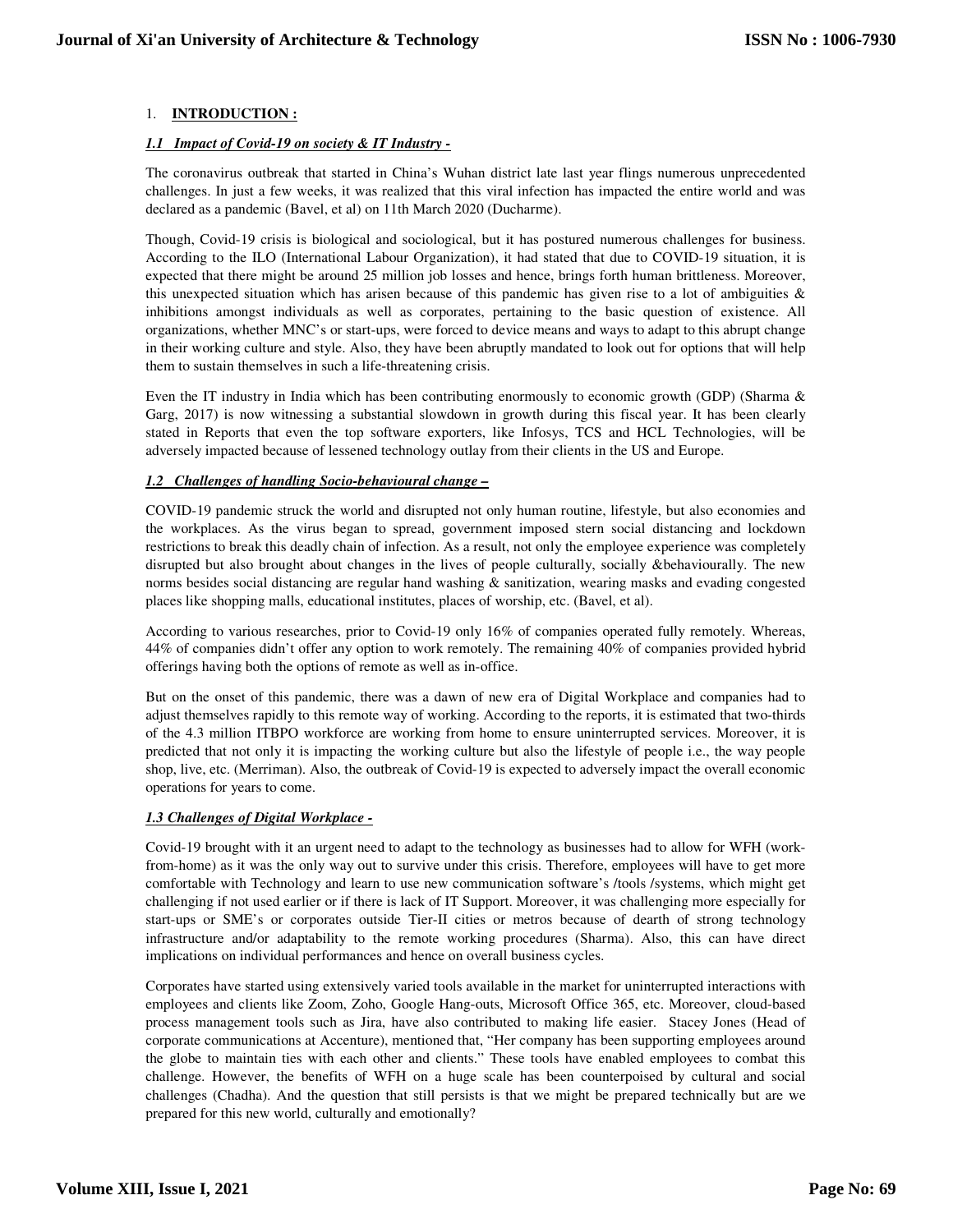## **2. LITERATURE REVIEW:**

## *2.1 Definitions:*

Organizational culture can also be defined as a set of values, beliefs and behaviour patterns that distinguishes one organization from the other organizations (Ortega-Parra & Sastre-Castillo, 2013).

Organizational culture includes the norms that the members of an organization experience and describe as their work settings (Schneider et al., 2013). These norms define how members behave and adapt themselves to achieve the said goals in the organization. Organizational culture is how the members of an organization interact with each other and other stakeholders (Simoneaux & Stroud, 2014).

The credit of laying down the first formal definition of employee engagement goes to William Kahn, as he defined this term as- "the harnessing of organization members' selves to their work roles; in engagement, people employ and express themselves physically, cognitively, and emotionally during role performances" (1990).

Employee engagement "represents an employee's enthusiasm, passion and commitment to their work and to the organization, the willingness to invest themselves and expand their discretionary effort to help the employer succeed". (This definition has been adopted by researcher named Myrden and Kelloway, 2015).

#### *2.2 Engagement & Culture Link:*

TINYpulse collected the data from over 25,000 thousand employees across 20 industries from January to December 2018. The size of organizations surveyed range from 10 to 10,000 employees, with companies spread across Northern America, Europe, Asia, and Australia. "THE 2019 EMPLOYEE ENGAGEMENT REPORT" stated that, the biggest driver of employee engagement boils down to one thing: culture. The report mentioned that the mostsignificant decision whether to separate or stay with a particular organization, as stated by majority of the respondents was culture as the most significant factor in their decision. According to this report, "The Secret of Employee Engagement in One Word is Culture".

#### *2.3 Becoming irresistible through Work Culture & Employee engagement Practices during Corona times:*

Delloit University Press conducted a research titled "Becoming irresistible: A new model for employee engagement" by Josh Bersin (2015), which strongly recommends that some employees now seek improvising work culture rather than concentrating on individualistic approach to employee engagement. The study suggested 5 major elements, strategies and approaches that work together to enhance today's workforce engagement levels-

- Creating a meaningful work culture
- **Foster great management through leadership team**
- Establish flexible humane inclusive workplace
- Generate adequate opportunities for the growth and sustainability.
- Transparency in vision and decision-making process.

The above-mentioned points are very much apposite in today's vulnerable times of Covid-19 crisis because all the CEOs, CIOs, CHROs of big or small companies have worked hard  $\&$  have efficaciously handled the 3 important aspects - remote work, prompt reporting & communication.

#### *2.4 Post-Covid: Challenges & probable transformation in work culture:*

Undoubtedly, this novel Coronavirus has impacted not only our work, way of socialization, education, communication but rather the overall culture itself (Huen). It's an era, where everyone is not only expected to accept & adapt to these changes but also welcome this new work culture (Gautam).

During these unexpected difficult times, there are certain responsibilities which employer/s are mandated to cogitate so as to withstand amiable employee relations, which have been stated by Abrol, S. & Madan, V (2020) as:

- Design plan of action to deal with situation of calamity & exigency.
- Providing a protective workplace and appropriate resources for remote working that are well-organized and maintained;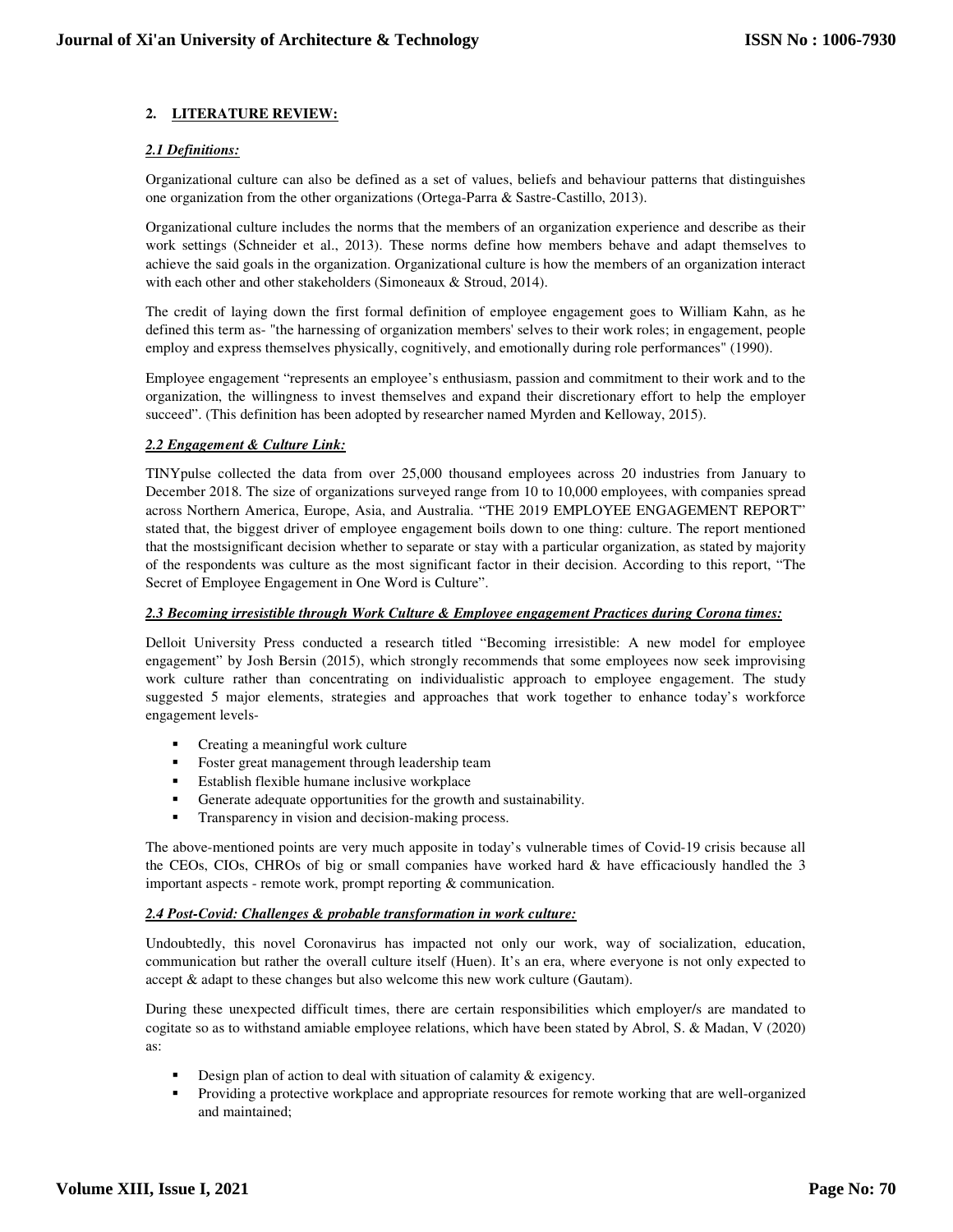- Supervising and guiding office-related activities to ensure the welfare and support of all its human resources;
- Promoting a sense of belongingness amid its employees by usage of video- conferencing for F2F discussions, webinars, etc.

Across the globe, the employees were mandated to work from home once the lockdown was declared. As mentioned by Patti Clarke, the Chief Talent Officer, Havas Group, "In today's world, the flexibility of where, when, and how employees work is no longer a trend but rather a requirement if you want to be competitive in the market." Also, the companies permitted employees to work remotely taking into consideration the wellbeing & safety of the employees on one hand & business continuity on the other. Because of the sudden outbreak of the pandemic, companies had to face various difficulties but the management  $\&$  HR continuously worked together to timely resolve the issues  $\&$  concerns of their employees on timely basis. Some of the challenges encountered by them includes -

**Revamping of HR policies & procedures:** Companies were forced to formulate & revamp the policies & procedures related to attendance & leave, core working hours, timesheet reporting, etc. Moreover, policies were also required w.r.t equipping the employees with laptops/ computers or supplementary work connected tools, internet reimbursement, etc. While formulating these polices HR had to be cautious since it was required to clearly establish certain protocols, parameters & expectations. Earlier, the aspects covered only a set of resources whereas now it was to be applied to the complete population.

Policies had to be framed keeping in view that professionals have entered into a new phase where the homes of all the employees got converted to Mini-offices and the companies would in long-term encourage this home work culture (Sharma). Moreover, according to the results of one of the recent research done by Gartner, it has been revealed that post pandemic around 75% of the employers are planning to perpetually move their employees to WFH to continue saving cost (Parungao).

- **Evaluating the performance of team members –** Initially, the managers found it difficult to track whether the team members are completing the assigned tasks as per defined SLA's or not, etc. They had various inhibitions w.r.t whether their project was running as per the schedule, risks were getting mitigated or not. But through implementation of various Tech tools & chat apps, managers were able to define the expectations and goals clearly to all their team members  $\&$  also take theirinputs to collectively resolve the said concerns. Frequent video-calls with team members helped to improvise the collaboration and communication amongst the team, leading to better team performance and is preferred over e-mails and voice calls (Dhawan and Chamorro-Premuzic)
- **Safeguarding the official data:** With the sudden shift to remote working, professional especially of the IT domain/industry had to ensure that their official data saved on various clouds, etc. is not being misused and is easily accessible at the same time. As a result, the IT support team of the companies continuously made efforts to create awareness related to data theft and other kinds of malware attacks/ cybersecurity in order to safeguard the data as it is the most critical thing if the companies have to function in the current virtual world. Also, with the increased use of technology and evolution of Artificial Intelligence, IOT (internet of things), robotics, automation of various internal organizational processes, etc., it is evident that if the companies have to protect their Big-data from hacking they will have to invest in cybersecurity (Indo Asian News Service).
- **A Big Challenge Keeping Employees Engaged & maintaining the Work-life balance:** With the outbreak of Coronavirus, remote working became a necessity for every business, if they had to survive. Employees while working from home had to work in isolation & hence felt underrated. This in turn has led to low engagement levels and consequently increased attrition rate. Companies realized that this is also the outcome of the fact that their resources are simultaneously dealing with numerous situations at personal & professional front and which is adversely impacting their well-being and hence productivity. Ergo, companies have made attempts to offer swift rewards & recognition for exemplary contribution on any demanding task or new assignment/project. Also, corporates have made endeavours to introduce programmes that will stimulate a healthy work-life balance and keep employees engaged (Sharma).Also, the engagement levels of the employees can be enhanced by use of consistent communiqué, webinars and L&D sessions.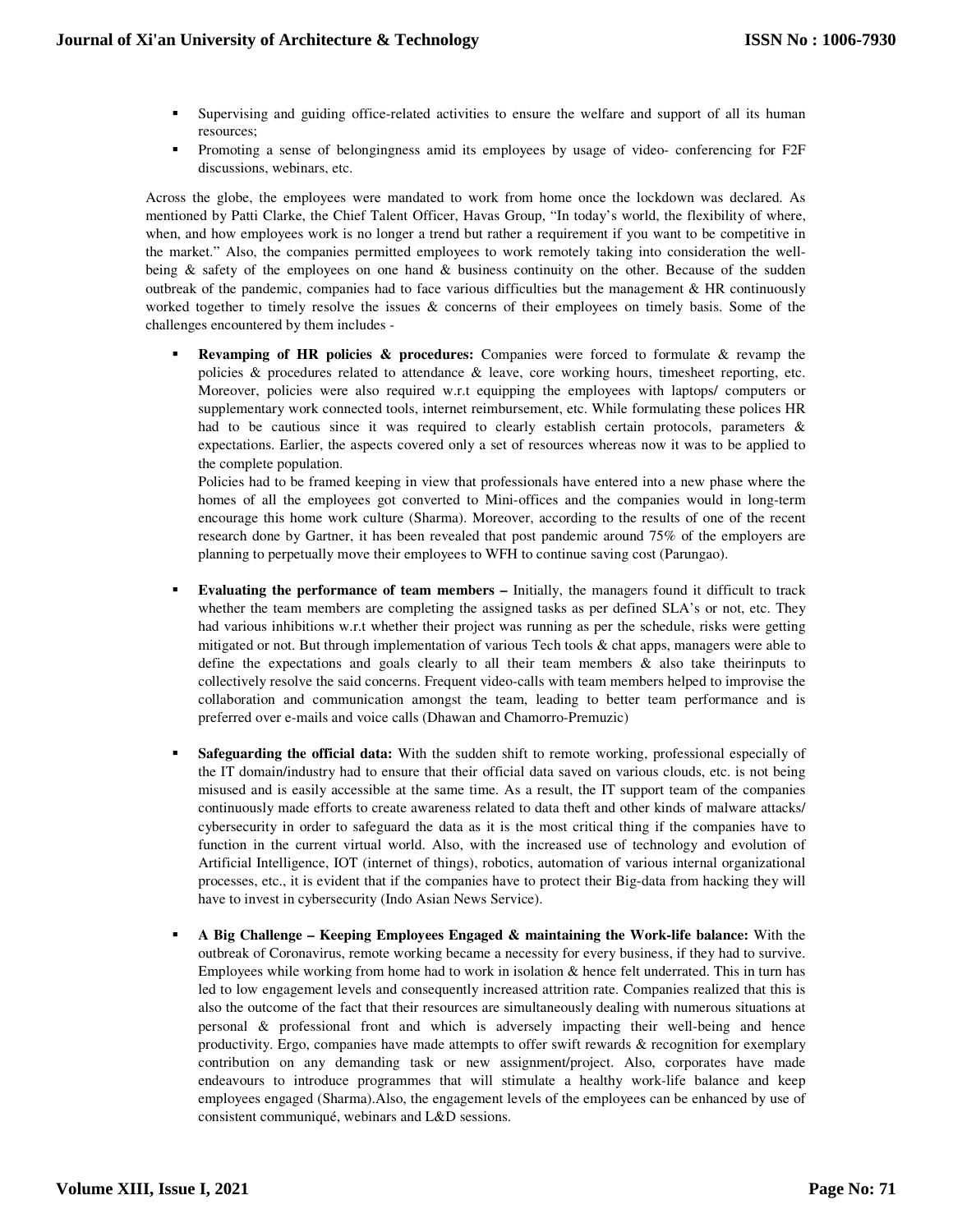**Maintaining the Organizational Culture –** With the sudden declaration of lock-down, life came to a standstill. Companies were concerned if they would be able to inculcate similar degree of customer service especially when the employees & people around the world are dispersed and struggling with stress because of COVID. After few months of isolation, companies and people gradually started working though remotely and it became the "New Normal". Companies have evolved new ways of functioning & things changed overnight because of the occurrence of this unexpected event. Initially, there were issues relating to stress, mental well-being which impacted the productivity of the resources. But gradually when people adapted to this way of working, their productivity also improved. According to the study conducted by SAP Concur, results reveal that 88% Of Indian Workforce Prefer to have the flexibility of Working from Home. Moreover, WFH policies have significantly helped women to come back to work who were forced to take career break because of their kids at home (Gautam). It also has another benefit of having a diversified workforce since talented resources can be hired globally anywhere and put to work and the productivity shall remain the same (Sharma).

Though remote working has its own challenges but if strategically instigated, will result in improved productivity with cost reduction and ultimately a more engaged employees since it provides them flexibility, saves travelling time, promotes work-life balance and a sense of belongingness in the workforce.

## **3. RESEARCH OBJECTIVES :**

- i. To explore the impact on working culture  $&$  Employee Engagement instigated by Covid-19
- ii. To explore & scrutinize the trends which have emerged as a consequence of remote working

#### **4. RESEARCH QUESTIONS :**

- i. What is the impact of covid-19 on working culture & Employee Engagement amongst Information Technology (IT) workforce in Delhi/NCR (India)?
- ii. What are trends which have emerged as a result of remote working? Challenges and opportunities.

#### **5. RESEARCH METHODOLOGY:**

The objective of the current study is to explore the impact on working culture  $\&$  Employee Engagement instigated by Covid-19 crisis and also to explore & scrutinize the trends which have emerged as a consequence of remote working. A quantitative study with the help of a descriptive survey method was used on a population of two hundred working professionals in Information Technology (IT) sector of Delhi/NCR, India during July to Sept 2020. For the purpose of the study, an exploratory simple random sampling was considered most appropriate, as the result generated by it would produce empirical evidence. Also, the survey was conducted using Google forms for gathering the requisite information from IT professionals over emails and phone calls due to WFH. Moreover, the researcher had contacted  $\&$ conducted discussion with other senior HR professional, leaders and industry colleagues to gain better acumen.

#### *5.1 Design of the Study:*

For the purpose of this study a mixed approach was adopted. Primary data was collated using qualitative and quantitative survey. Secondary data was collected from existing review literature, articles published in newspaper/journals/ research papers, industry reports and case studies. Extensive data analysis techniques have been done with the usage of Statistical Package for the Social Sciences (SPSS) software.

*5.2 Respondents Profile:*

| Gender |                | Range                         | Age |
|--------|----------------|-------------------------------|-----|
| Aale   | $\overline{A}$ | nΩ<br>$\cap \subset$<br>ZU-ZJ | 14  |
| ⊦emale | یہ<br>JЭ       | $26 - 30$                     |     |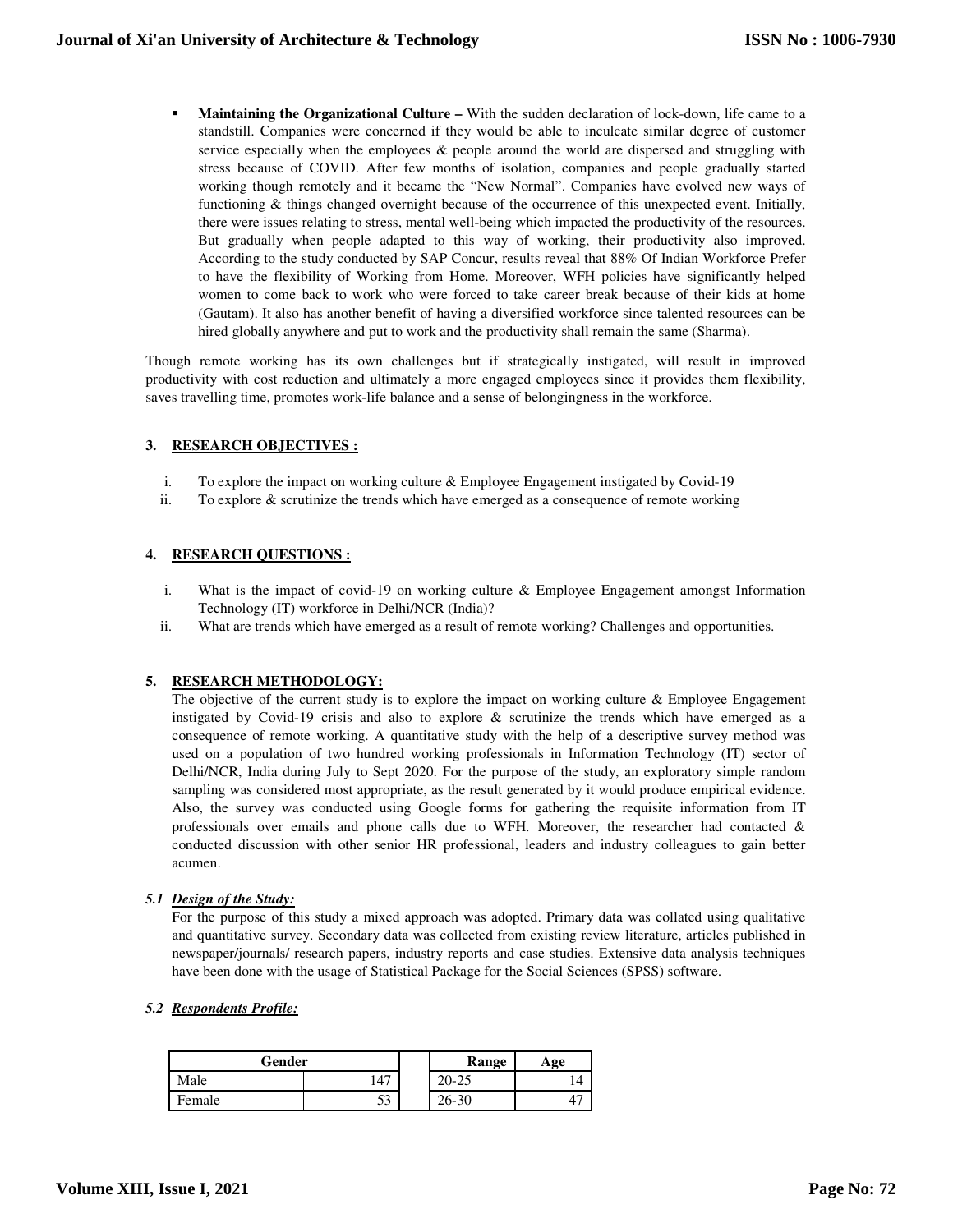| <b>Marital Status</b> |     | $31 - 35$ | 86  |
|-----------------------|-----|-----------|-----|
| Married               | 144 | $36 - 40$ | 29  |
| Single                | 53  | $41 - 45$ |     |
| Divorced              | ◠   | $45 +$    |     |
| Total                 | 200 | Total     | 200 |

*Table 1* 

## 6. **FINDINGS ANDRESULT**:

On the basis of the objectives mentioned above, the findings and results of the paper are as follows -

**Objective 1:** The first objective of this paper is to explore the impact on organizational culture & Employee Engagement instigated by Covid-19. The researcher concluded with the below outcomes upon evaluating the quantitative data and qualitative semi-structured interviews:

**i. Hybrid working** – Majority of the employees indicated that they would never want to return to the old way of working. Only 14 % of the employees said that they would prefer full-time work while 86% showed their preference for a hybrid remote-office model in future. The above findings are also supported by the findings of the survey done by Future Forum research.

Moreover, through the qualitative interviews it could be analysed that 80% of the employees now felt that their productivity has increased while working from home. This fact is also being buoyed by the literature review & researches done by Blount and Gloet.

- **ii. Impact on Overall Wellbeing of employees & measures taken-** More than 85% of the employees agreed that remotely working from the precincts of home during & post lockdown has adversely impacted their overall wellbeing. Since employees have been away from their workplaces for an elongated period, their Engagement levels have gone done, adversely impacting the motivation levels, resulting in augmented stress and anxiety levels and also feeling of solitude amongst them. However, the employees mentioned that companies have understood that these are difficult times for all the employees and in order to keep the employees engaged they have implemented Wellness Programmes, Yoga sessions, online counselling & mentoring sessions, Online events like Fun Fridays, etc. Satya Nadella, CEO, Microsoft mentioned the same in a media interview and has been discussed under literature review as well.
- **iii. Blurred Work-Life Boundaries-** Majority of the employees inevitably accepted that initially when they started working remotely clear boundaries between their professional and personal lives had blurred. But as they got acquainted to this New Normal way of working, the managers and their team members made combined efforts to ensure that a proper balance between personal and professional life can be upheld.

Similar results were obtained from the survey  $\&$  more than 70% of the employees confirmed that currently while working from home they are able to sustain healthy boundaries between their professional and personal lives. In the qualitative interview, 7 out of 10 respondents stated that they have been able to retain a healthy work life balance even while working from home since they are acquainted to this way of working for some time now. Similar results have been reflected in Harvard Business Review through the research of Giurge and Bohns.

**iv. Bridging the Collaboration & Communication gap** – In the qualitative interviews, 6 out of 10 respondents stated that communication gap amongst colleagues had increased because of incessant elongated work from home. However, few respondents indicated that companies whether big or small have decided to adopt hybrid-work model wherein some employees would work from office on certain days and remotely on other days. Companies have been successfulin adopting this model and grow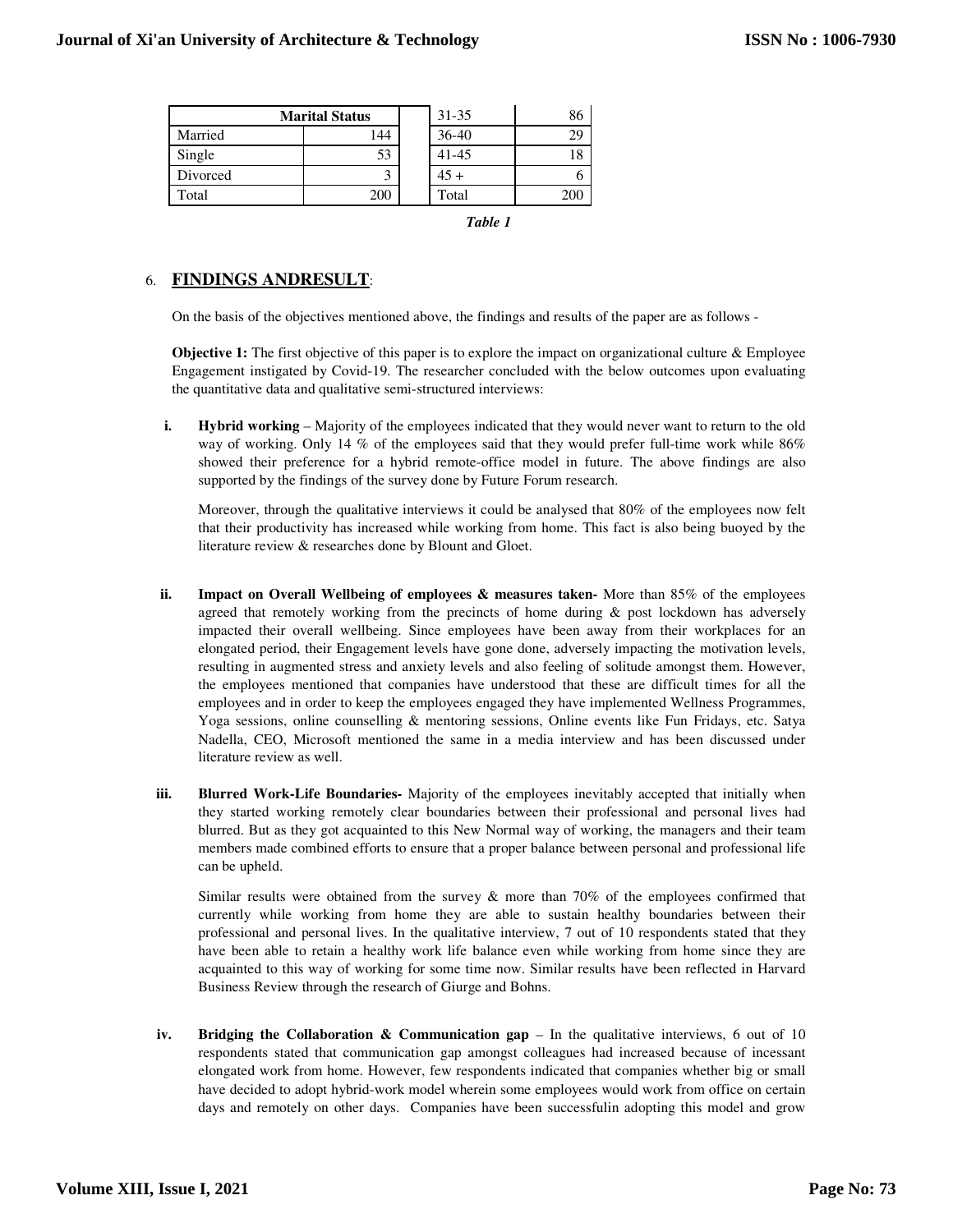because of various communication & collaboration tools like Zoom, Skype, Microsoft Team,Slack, Google Meet, etc. Furthermore, to add to it, Eric S Yuan (Founder and CEO, Zoom) stated that, "Companies will use video communications to be completely remote. Both models will enjoy increased productivity and deeper collaboration, and the ability to attract a more diverse workforce."

- **v. Increase in gender equality** Researches have shown that if organizations are able to give flexibility of choosing when and where to work then it will definitely lead to increase in gender equality. More than 70% of the respondents agreed that prolonged work from home will help mothers in balancing their personal & professional lives and hence will not be forced to quit jobs in order to take care of their family responsibilities. In the qualitative interviews, 8 out of 10 respondents agreed that now more couples share personal responsibilities more equally than before. One of the respondents mentioned that males are spending more time with their kids than earlier and also contributing to household chores. These findings have been supported by the literature review & research done by Gajendran, R. S., & Harrison. So, if this trend continues then more women are expected to be a part of the workforce.
- **vi. Career Opportunities and job searches-** The economic impact of Covid-19 in India has been majorly divisive. According to the 'Centre for Monitoring Indian Economy', unemployment rate had augmented by around 19% within a month by 24th April, which further increased to 26% across India. However, in May some companies started their operations with the employee strength of 33%, while few others with even 5%. As a result, by mid of June the unemployment levels were same as they were during prelockdown. The same gets reflected in the qualitative interviews, wherein 7 out of 10 respondents mentioned that they felt job insecurity initially, but later when economy started reviving, they started feeling secured gradually. One of the respondent also stated that various Employers have resorted to reduction in salaries by 5%, 10%, 15% or even more. While few others have even curtailed appraisals.

In this context, Karin Kimbrough, Chief Economist, LinkedIn said, "With the rise of remote work, one of the most exciting trends that we're going to see is a democratization of opportunity and movement of skills all around the globe. Companies may be able to source diverse talent more easily, especially from groups that are underrepresented in their area, or for skills that are locally less available, through remote-work options."

**vii. Safeguarding and retaining of organisational culture -**On the onset of Covid-19, companies were forced to trust their resources and the technology as employees started working from home leaving behind the earlier office set-up. Now, the individual homes became mini-offices and the show-up official culture was dead. 90% of the respondents stated that there is a crucial requirement to safeguard and retain the organizational culture  $\&$  its values. Similar findings have been indicated in a research done by Gerard McDonough. Respondents further stated that for the purpose, the companies will have to rethink of their working arrangements and in order to settle comfortably with hybrid workforce and distributed workplace, leadership team will have to more strongly connect and communicate using Town-hall & Deep-dive meetings, etc.

Moreover, if we need to manage our resources effectively while working remotely then we'll require managers who possess emotional intelligence and social skills. The above statement is further being supported by the research conducted by Cary Cooper at Manchester University.

**Objective 2:** The other objective of the current research paper is to explore & scrutinize the trends which have emerged as a consequence of remote working. Post extensive literature review and evaluation of the said data, the researcher concluded with the below outcomes:

**i. The New Normal @ Work :**With the outbreak of Covid-19, companies across the world experimented with WFH since had no option besides it, keeping in view the safety  $\&$  security of their workforce and this has undoubtedly brought about a paradigm shift in the working culture. On analysing the results of the quantitative survey, it can be stated that more that 80% of the respondents preferred for WFH since it gave them the opportunity to balance their professional & personal life and since now they have got accustomed to this way of working and gradually their productivity has also increased. This is also reflected in the literature review & findings of the research published by Prithwiraj Choudhury in Harvard Business Review.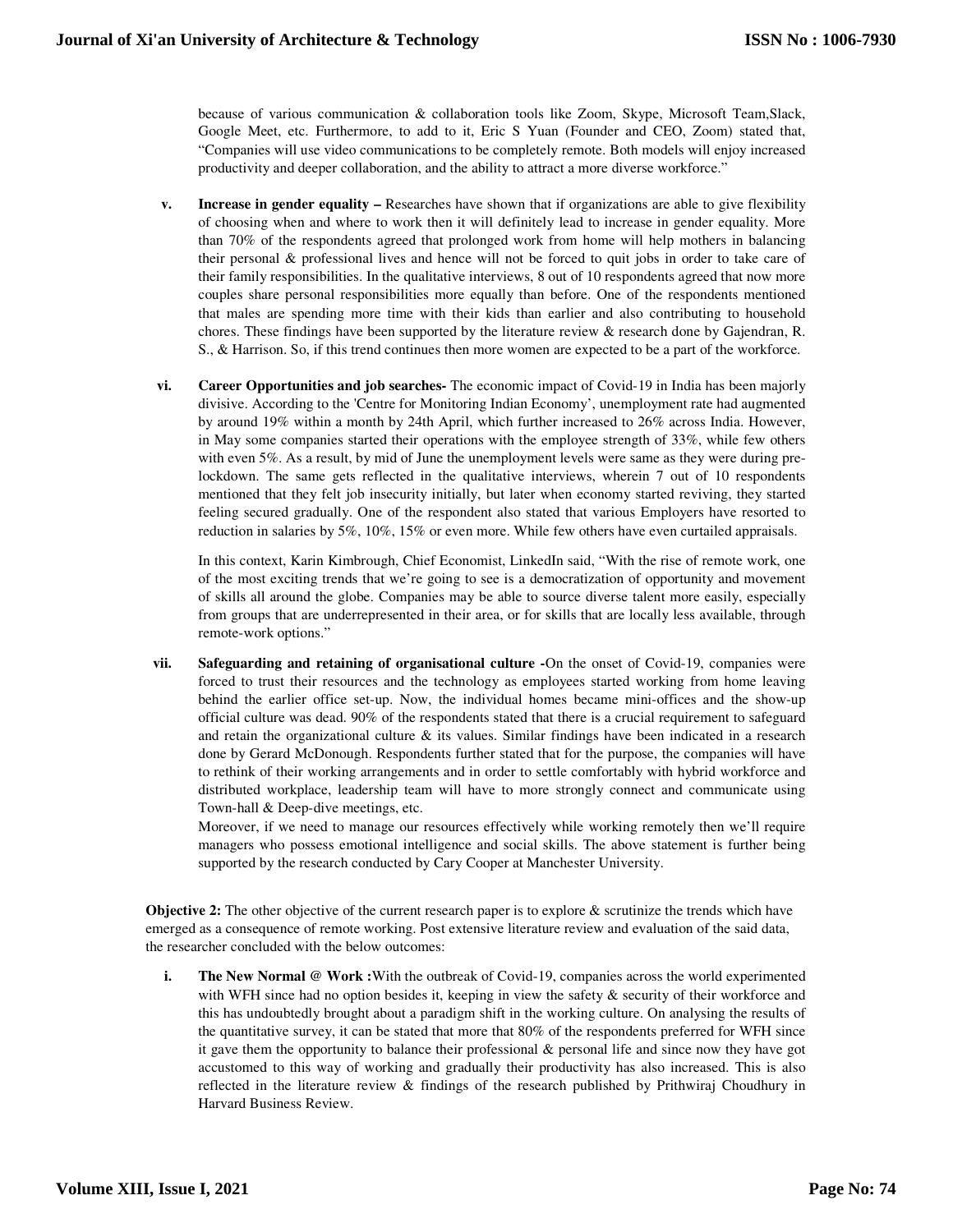**ii. More Flexibility @ Work:**Companies are incessantly putting efforts to utilize the technological systems and support to enable mobile working. The respondents indicated that both Managers and teams are continuously devising ways and means to collaborate better though they are working from distant locations and leaders are constantly channelizing their efforts so that they can effectively manage work and resources on the basis of upshots/results and purposes rather than their physical availability.

Also, after analysing both quantitative and qualitative data it can be explicitly stated that all the employees wants to avail the flexibility of choosing on their own as to whether they want to opt for WFH or WFO based on their project requirement/s.

- **iii. Emergence of Digital Workplace –Dawn of a New Era:** During this pandemic, companies have been constantly working to devise creative and innovative ways to use technology to ensure that employees stay connected even though they are physically distanced. There are numerous suggestions received from respondents regarding how business houses can organize contests. Many organizations have used the available tech collaboration tools and conducted various hackathons, contests & challenges to ensure that employees suggest & come-up with certain real-time actionable ideas which would help companies to overcome the repercussions of COVID-19.
- **iv. Learning and development @Work:**During these difficult times, companies have realized that if they want to retain their competitive edge, they will have to ensure that learning and development of their employees will have to continue in the similar manner. In regards to the same, over 60% of employees stated that their companies which have an Employee-friendly culture, they have attempted to introduce new forms of L&D programmes using Live-sessions, Webinars, Online counselling sessions to upgrade their skills and effectively manage their talent.
- **v. New initiatives of Employee Engagements:** More than 90% of the respondents agreed that in order to keep the employees engaged and stress-free during this pandemic, companies have come up with innovative ideas. Some companies have introduced daily morning wellness programs which includes Yoga while others have initiated Home Strength Training and High-Intensity Trainings. Companies have also launched Official fun channels and through this medium there are pop-ups with random questions and jokes, gifs  $\&$  funny responses which helps in maintaining zeal  $\&$  enthusiasm amongst employees. In order to continue the momentum of employee engagement, companies have also started organizing various competitions preferably on Fridays like cooking classes & competitions, musical evenings, etc. on team basis so that employees still feel the sense of working together and team spirits are highly maintained. Hence, it will not be incorrect to say that in these difficult times, Technology has been our Rescue Partner and has helped to retain and engage our workforce. Since the major challenges confronted by contemporary organizations are retention and engagement (Bersin, 2014). Also, if the organizations wants to remain competitive and successful for a very long term then it must have an engaged workforce. (Long et al., 2012).
- **vi. Neater & Cleaner Workspace:**Post Covid-19, some corporates still resorted to WFH while some others based on government protocols have issued directions stating that only 30% of the workforce will work from office. Those companies which have started operating have gone extra mile and enhanced cleaning techniques through use of hand sanitizers, floor cleaners & disinfectant, fumigation, etc. The respondents mentioned that Employers have also spent good budget to ensure that public utility items like washrooms, water dispenser, etc. are now censor controlled using advanced technology such that human touch on various commonly used surfaces can be avoided.

## **7. CONCLUSION :**

The outbreak of Coronavirus has proved that this not just a difficult time but rather a testing time for the companies across the globe to check and ensure how swiftly they adapt themselves by thinking and planning differently. And in order to sturdily arise from this adversity, companies have implemented several tools such as Zoom, Zoho, Google Hang-outs, Microsoft Office 365, etc. which have facilitated the employees to collaborate and communicate leading to greater engagement and synergistic teamwork. And at individual level, people have become very cautious of personal hygiene & safety. They have started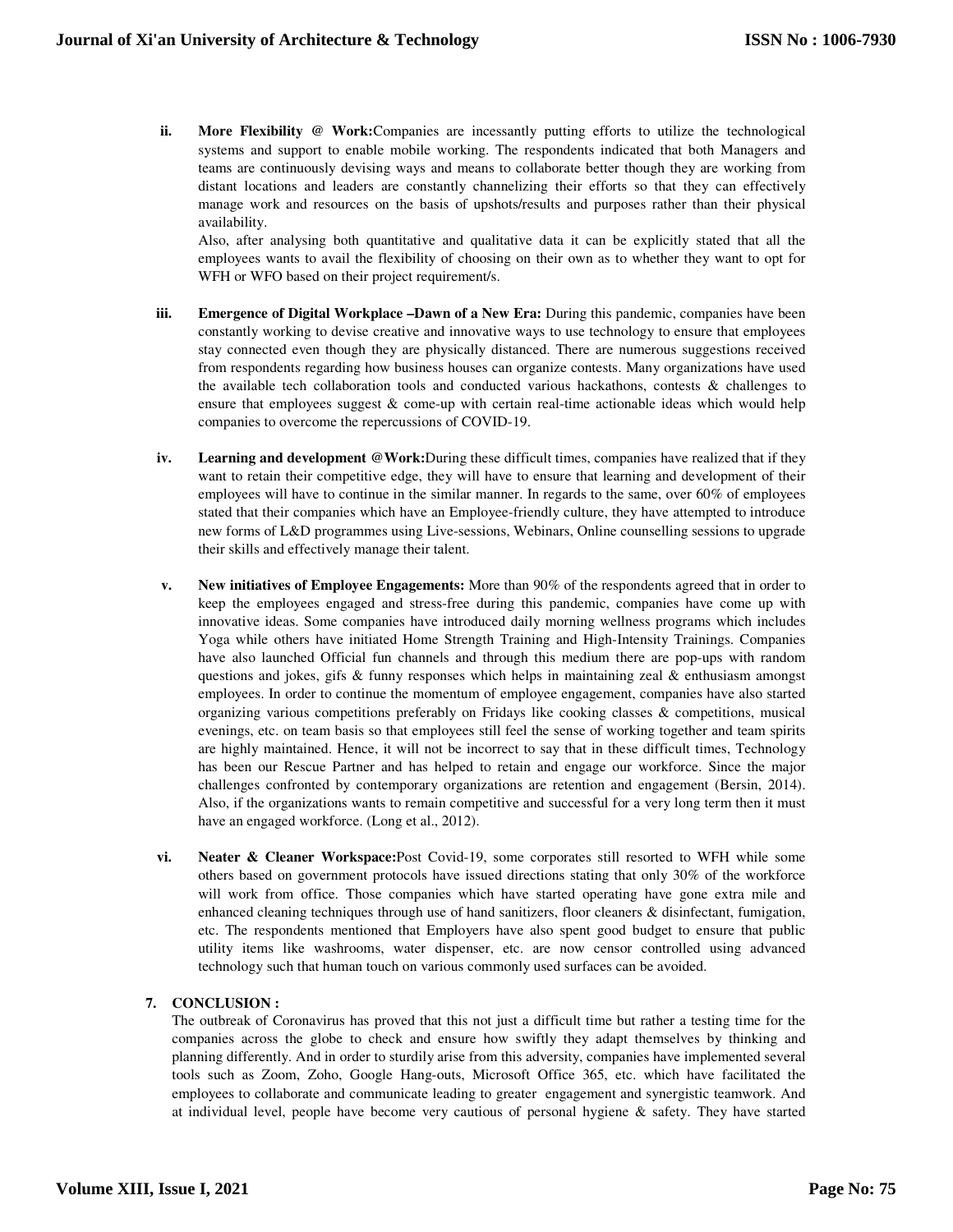taking more care of their personal fitness and sanitizers, facemasks & social distancing have become vital part of everyday life.

Though, massive spread of Coronavirus has brought about various challenges like cybersecurity, blurred work-life balance, psychological stress, job insecurity, collaboration & communication amongst team members, impact on overall organizational culture, etc. On the other hand, telecommuting has its own benefits like reduction in office cost, flexibility, increase in gender equality, neater workplace, etc.

To conclude, Covid-19 has presented significant changes & challenges in the manner the organization's used to function or brand its culture. Ergo, amongst its instability, insecurity, intricacy, and obscurity, there lies innumerable opportunities for innovation and growth at both levels i.e. employee as well as employer and it would depend on them how they leverage it in their favour and emerge as victors in future.

#### **REFERENCES:**

- 1. Bavel, Jay J., et al. "Using Social and Behavioural Science to Support COVID-19 Pandemic Response." Nature Human Behaviour, vol. 2020, 30 Apr. 2020, doi.org/10.1038/s41562-020-0884-z. Accessed 15 May 2020.
- 2. Ducharme, Jamie. "World Health Organization Declares COVID-19 a 'Pandemic.' Here's What That Means." TIME, 11 Mar. 2020, time.com/5791661/who-coronavirus-pandemic-declaration/. Accessed 18 May 2020.
- 3. Sharma, Anushree. "Looking at the Workplace Post Lockdown." People Matters, 24 Apr. 2020, www.peoplematters.in/article/c-suite/looking-at-the-workplace-post-lockdown-25432. Accessed 15 May 2020.
- 4. Sharma, Nishant. "Indian IT Firms' Covid-19 Working Model Is Here To Stay." BloombergQuint, 21 Apr. 2020, www.bloombergquint.com/coronavirus-outbreak/indian-it-firms-covid-19-working- modelis-here-to-stay. Accessed 6 May 2020.
- 5. Merriman, Marcie. "Beyond COVID-19: How a crisis shifts cultural and societal
- 6. behaviors." www.ey.com, www.ey.com/en\_gl/advisory/beyond-covid-19-how-a-crisis-shifts-culturaland-societal-behaviors. Accessed 8 May 2020.
- 7. Chadha, Tushar. "COVID-19: Impact On Organizational Culture." BW People, 15 Apr. 2020, bwpeople.businessworld.in/article/COVID-19-Impact-On-Organizational-Culture/15-04-2020- 189253/.
- 8. Schneider, B., Ehrhart, M. G., & Macey, W. H.," Organizational climate and culture", in Annual Review of Psychology, 64,2013, pp. 361-388. doi:10.1146/113011-143809
- 9. Simoneaux, S., & Stroud, C.," A strong corporate culture is key to success", Journal of Pension Benefits, 22(1),2014, pp. 51-53. Retrieved from http://www.aspenpublishers.com
- 10. Ortega-Parra, A., & Sastre-Castillo, M.," Impact of perceived corporate culture on organizational commitment", Management Decision, 51, 2013, pp. 1071-1083. doi:10.1108/MD-08-2012-0599
- 11. THE 2019 EMPLOYEE ENGAGEMENT REPORT by TINYpulse. [online] Available at: https://www.tinypulse.com/hubfs/EE%20Report%202019.pdf
- 12. Becoming irresistible: A new model for employee engagement, Deloitte Review Issue 16. [online] Available at: https://www2.deloitte.com/us/en/insights/deloitte-review/issue-16/employeeengagement-strategies.html
- 13. Huen, Bobby. "COVID-19: Here's How One Pandemic Will Change Our Lives,
- 14. Forever." https://www.zdnet.com/, 3 Apr. 2020, www.zdnet.com/article/covid-19-how-one-pandemicwill-change-our-lives-forever/. Accessed 11 May 2020.
- 15. Indo Asian News Service. "Demand for Cybersecurity to Rise in Post Covid-19 India." https://tech.hindustantimes.com/, Hindustan Times, 12 Apr. 2020, tech.hindustantimes.com/tech/news/demand-for-cybersecurity-to-rise-in-post-covid-19-india-story-ATSJWdulvPBVVDGHDCefGN.html. Accessed 19 May 2020
- 16. Gautam, Ankur. "Post-Covid: Transformation in Work Culture." https://timesofindia.indiatimes.com/, 6 May 2020, timesofindia.indiatimes.com/readersblog/post-covid-19-impact-on-working-culture/postcovid-transformation-in-work-culture-18804/. Accessed 14 May 2020.
- 17. Parungao, Angelique. "The Future of Remote Work After COVID-19: 3 Common Predictions. "https://www.ekoapp.com/, 15 May 2020, www.ekoapp.com/blog/the-future-of-remote- work-aftercovid-19-3-common-predictions. Accessed 16 May 2020.